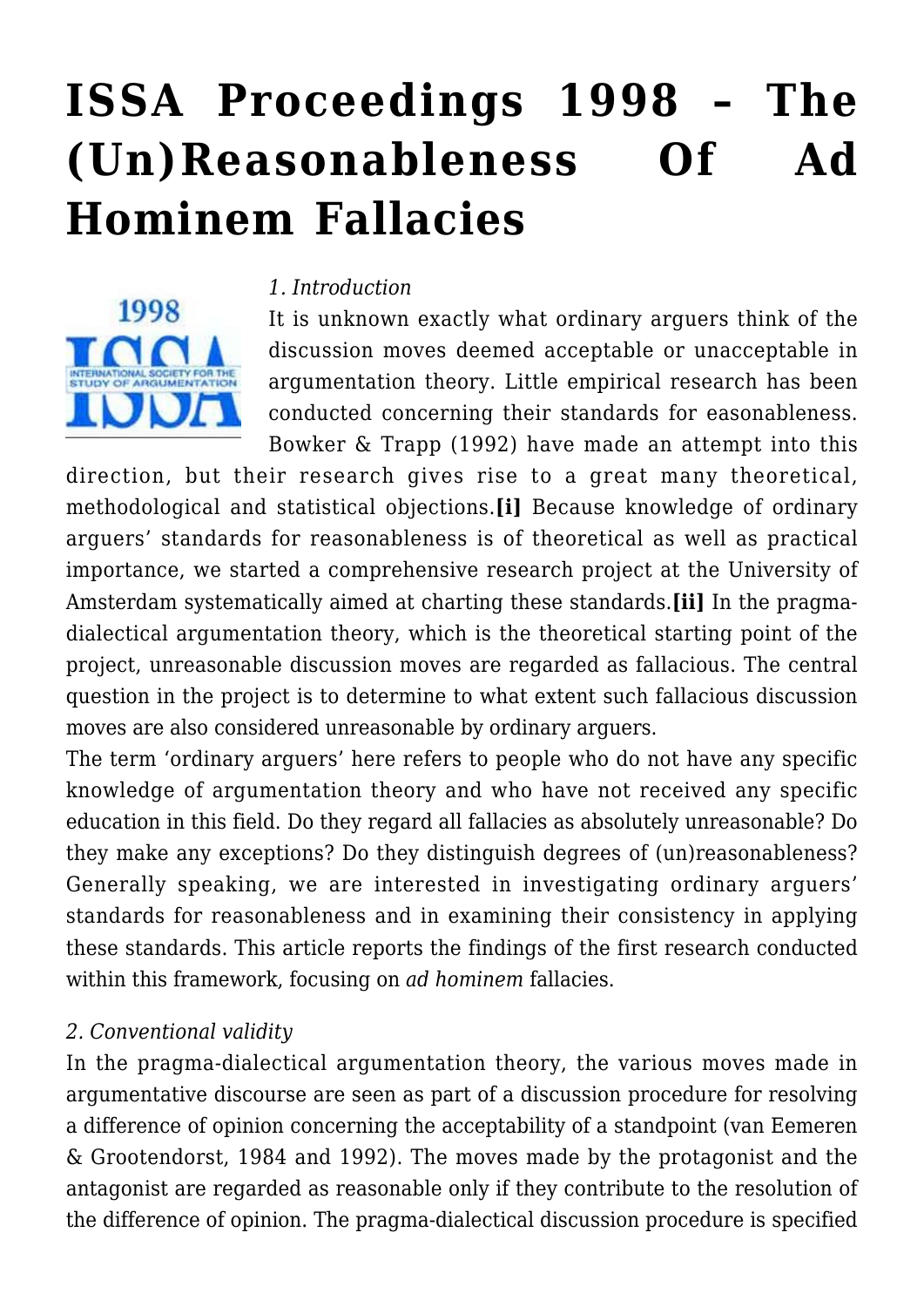in a set of ten rules for *critical discussion* – thus constituting an ideal model of an exchange of views solely aimed at resolving a difference.

Any violation of the pragma-dialectical rules is an unreasonable discussion move, interfering with the aim of resolving the difference. Such violations reflect the type of errors commonly known as *fallacies*. From a pragma-dialectical point of view, fallacies are thus discussion moves that do not agree with the rules for critical discussion. The soundness of the critical discussion rules is first and foremost based on their "problem-validity": the fact that they are instrumental in resolving a difference of opinion.**[iii]**

In order to resolve a difference, however, the discussion rules do not only have to be effective but they should also be approved upon by the parties involved. As a consequence, they must not only be problem-valid but also "conventionally valid": they must be intersubjectively acceptable. The criterion of conventional validity is central to our research project. So far, the conventional validity of the pragmadialectical discussion rules has only been subject of investigation in exemplary analyses, for example, by corpus research of text fragments taken from columns in newspapers, articles in magazines, and private and public discussions.**[iv]** From this material, due to lack of experimental control and various other factors, no conclusive evidence can be drawn. For example, no reliable conclusions can be achieved concerning the *extent* to which the discussion rules are conventionally valid. Speaking from an empirical point of view, it is still in the dark which variables determine the standards for reasonableness ordinary arguers apply in practice, either individually or in combination, in judging argumentative moves.

Systematic experimental research is required in order to to trace more accurately the factors that influence ordinary arguers' judgements concerning the permissibility or non-permissibility of certain discussion moves and to exclude interfering variables. Such research would consist in asking ordinary arguers to assess the permissibility, acceptability or validity – in other words, the reasonableness – of various types of discussion moves in which a pragmadialectical rule is violated. The research is to start from deliberately constructed discussion fragments. The experiment reported here is definitely not aimed at empirically testing the problemvalidity of the pragma-dialectical argumentation theory: the problem-validity of a normative theory cannot be falsified or corroborated on the basis of empirical data. The experiment concerns the conventional validity of the pragma-dialectical discussion rules; it concentrates on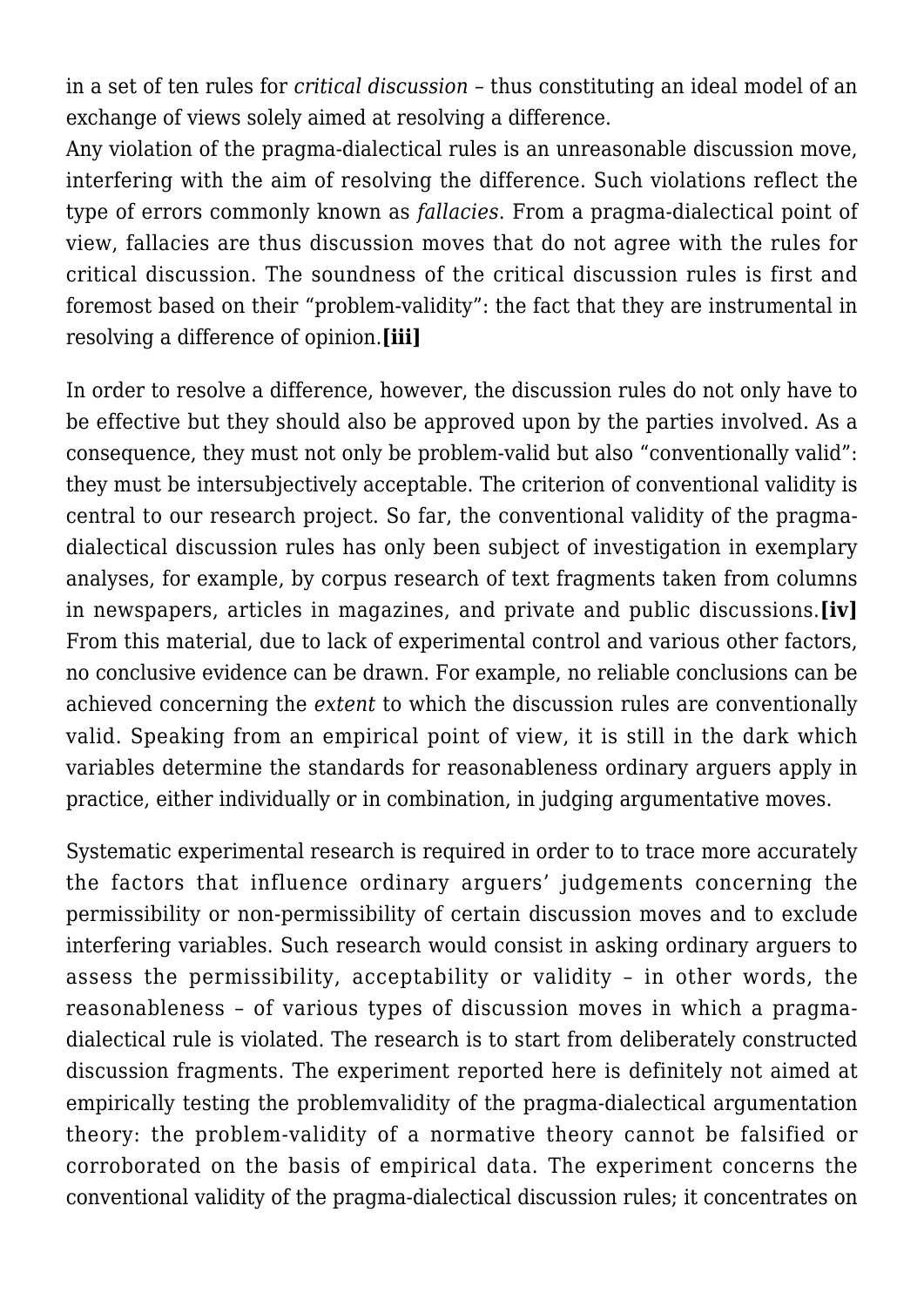the first rule, the rule for the confrontation stage or *confrontation rule*.

# *3. Pragma-dialectical reasonableness judgements*

In pragma-dialectics, the notion of "reasonableness" is related to the context of a critical discussion aimed at resolving a difference of opinion. It applies only to verbal exchanges which can be justifiably reconstructed as (part of) a critical discussion. From this perspective, all speech acts performed in a discourse that contribute to the aim of such a discussion are considered reasonable; all speech acts interfering with this aim are considered unreasonable. The pragmadialectical rules specify which speech acts contribute to the resolution of a difference in each of the various stages of the resolution process.

In each discussion stage, certain moves can be made which interfere with the aim of resolving the difference; they may do so in a specific way and are then labelled accordingly as a fallacy. Examples of violations in the first stage of a critical discussion, the *confrontation stage*, in which the difference of opinion is externalized, include declaring a standpoint taboo ("I refuse to discuss such matters"), declaring a standpoint sacrosanct ("I regard his authority beyond discussion"), putting the other party under pressure by using an *argumentum ad misericordiam* ("You cannot do this to an unemployed like me") or an *argumentum ad baculum* ("Your action will badly affect our relationship"), and attacking the other party by using an *argumentum ad hominem* ("You're only saying this because you want to be elected"). All these fallacies involve a violation of the rule that neither party should prevent the other party from expressing their standpoints or expressing their doubts.**[v]** In the empirical research reported here, we restrict ourselves to a number of violations of the confrontation rule that are traditionally known as *ad hominem* fallacies.

An argumentum ad hominem is a speech act in which the rivalling party is attacked with the aim of disqualifying them as a serious discussion partner. In doing so, no attention is paid to the acceptability of their standpoint. The other party is portrayed as ignorant, stupid, unreliable or inconsistent, so that they lose their credibility. Our reseach question is to what extent this type of fallacy is regarded reasonable or unreasonable by ordinary arguers.

## *4. Independent variables*

Taking pragma-dialectics as the theoretical starting point for this research, it is – from a methodological point of view – superfluous to run a pilot study to make sure that the instrument developed for measuring (un)reasonabless is indeed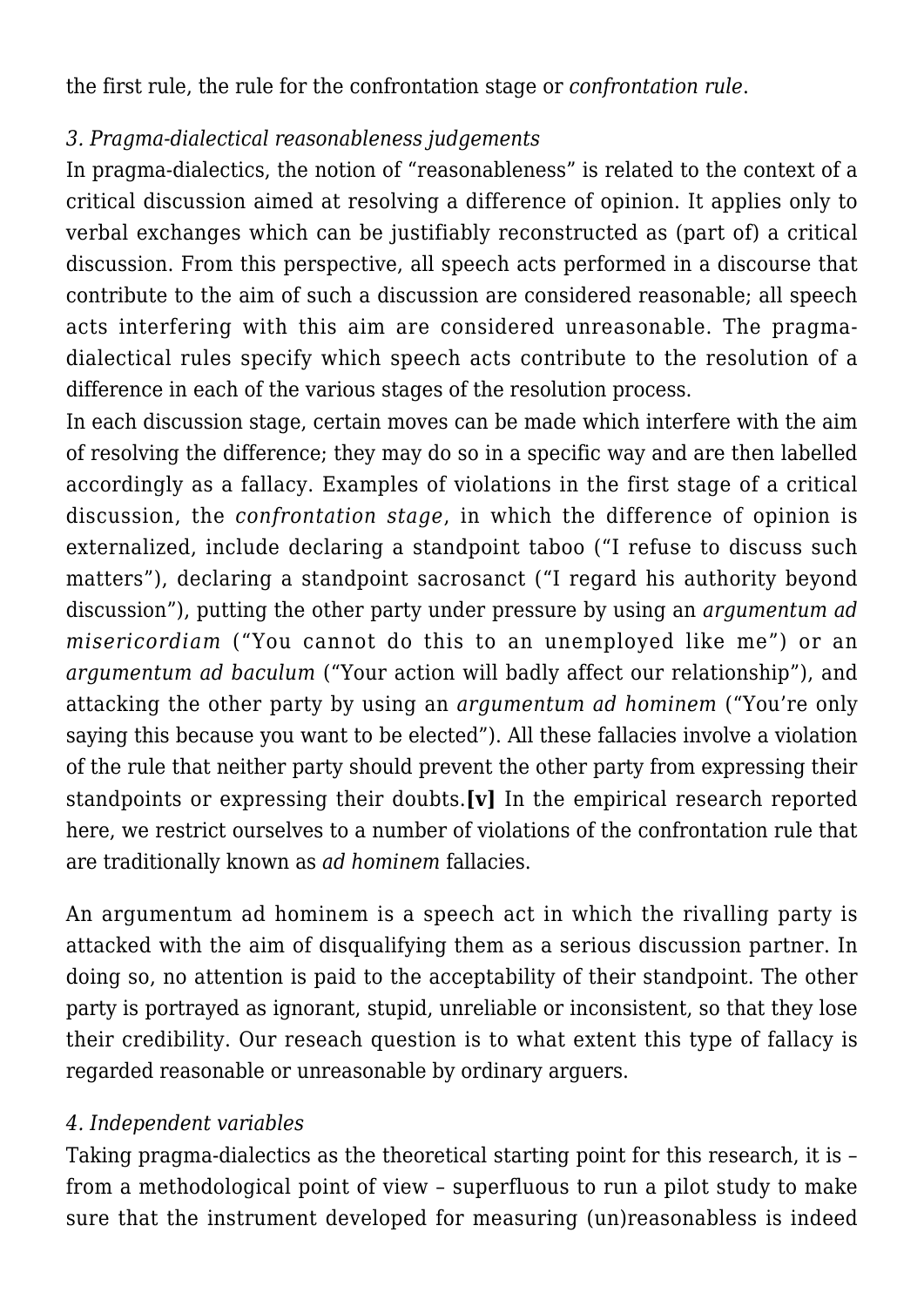measuring what it is designed to measure – that the fallacies are recognized as fallacies. In pragma-dialectics, fallacies are by definition conceived as violations of a rule of critical discussion, regardless how the speech acts in which they are committed are judged by particular subjects. In the empirical research reported here, a number of discussion fragments were constructed; they are short dialogues in which one of the discussion partners violates the rule for the confrontation stage. For base-line and comparison purposes, a number of fragments were included in which no violation of the confrontation rule was committed. The subjects were asked to judge the (un)reasonableness of particular contributions to the discussion (in which an ad hominem fallacy did or did not occur).**[vi]**

The speech acts with or without an ad hominem fallacy were not simply presented in isolation but in a well-chosen context: the dialogues in which they appeared were part of a discussion. Three types of discussion were represented: scientific, political, and domestic. A scientific discussion is the type of exchange of ideas that resembles most closely the ideal of critical discussion (some philosophers of science even regard a scientific discussion as the outstanding example of critical discussion).**[vii]** The other two discussion types are generally taken to be specimens of exchanges that are further removed from a critical discussion. The reason for presenting the fallacies in a specific discussion context is that judgements concerning the reasonableness of discussion moves are not formed *in abstracto.* The pragma-dialectical concept of reasonableness is linked to the notion of 'critical discussion' and the one type of discourse approaches the critical ideal more closely than the other. For investigating the conventional validity of the pragma-dialectical confrontation rule it is crucial to compare judgements about ad hominem violations of this rule in different discussion types.

It is to be expected (prediction 1) that the subjects will regard speech acts with an ad hominem fallacy in a scientific discussion less reasonable – in the pragmadialectical sense – than those in a discussion which is not predominantly oriented towards truth-finding. It is also to be expected (prediction 2) that the subjects will not indicate any significant differences in the degree of reasonableness of contributions to each of the three discussion types in cases in which no violation of the confrontation rule is

committed.

These two basic predictions are of vital importance for establishing the conventional validity of the pragma-dialectical confrontation rule. Less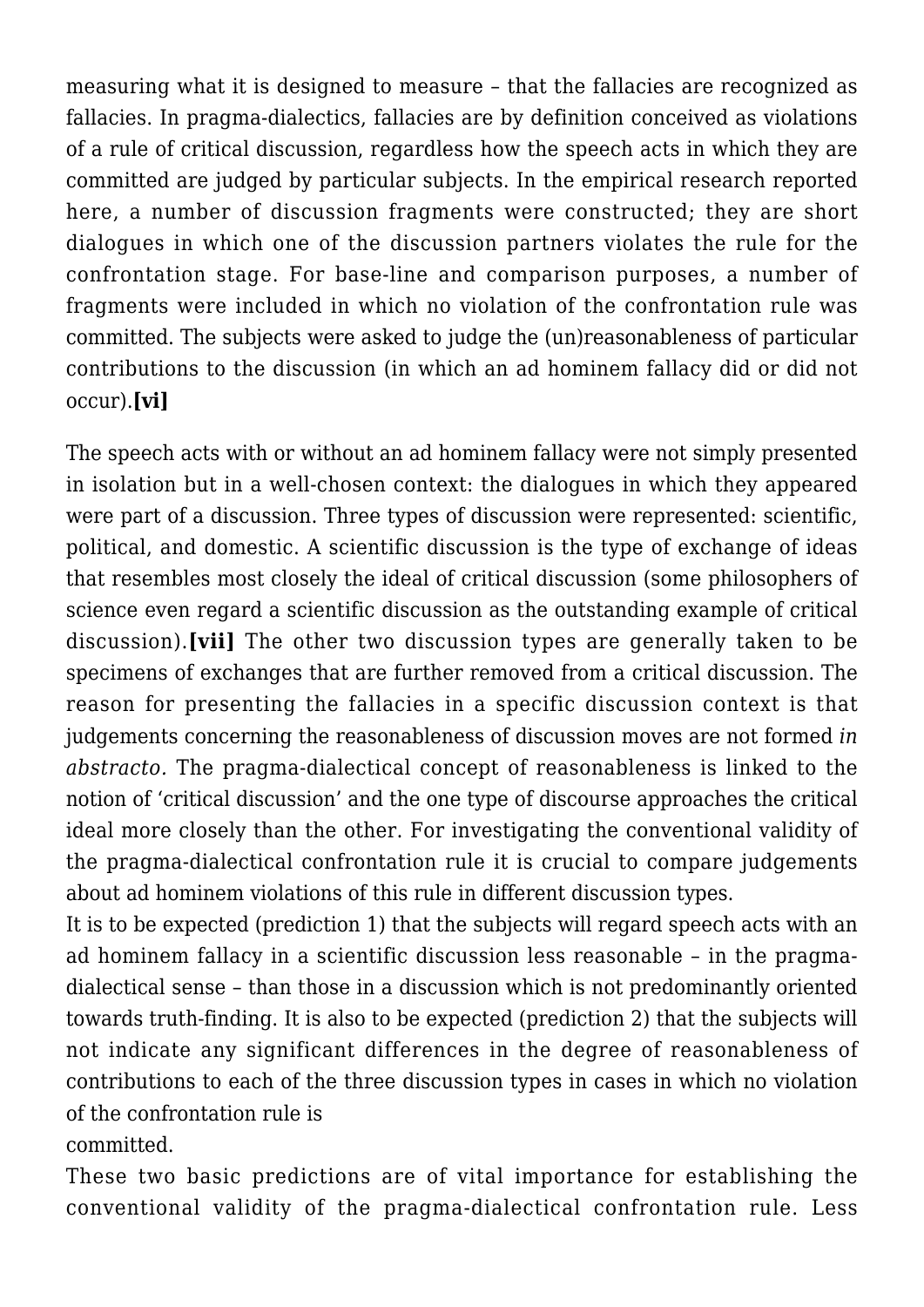straightforward are some predictions concerning differences in the degree of reasonableness of contributions to the two non-critical discussion types: a violation of the confrontation rule in the domestic domain will probably be regarded as less unreasonable than a violation in a political debate (prediction 3). In a domestic context, discussions take place between partners, close friends and relatives in an informal setting; a personal attack will then generally less often, or not at all, result in loss of face, unlike in discussions in a more formal setting. On the basis of insight from conversation analysis, it is further to be expected that ordinary arguers – irrespective of the type of discussion concerned – will regard speech acts involving an ad hominem violation of the confrontation rule as less reasonable than speech acts that do not involve such a fallacy (prediction 4). Committing an argumentum ad hominem is, after all, a flagrant violation of the politeness principle operative in ordinary conversation.**[viii]**

Still one further independent variable was manipulated in the experiment, i.e. the type of ad hominem at issue. All three variants that are traditionally distinguished are examined:

- 1. the 'abusive' variant (direct personal attack),
- 2. the 'circumstantial' variant (indirect personal attack), and
- 3. the *tu quoque* variant.

In a direct attack, the opponent's knowledgeability, intelligence, personality or good faith is questioned by portraying him or her as ignorant, stupid or unreliable. In an indirect attack, the opponent's motives are questioned: it is pointed out that he or she has a stake in the standpoint presented and is therefore biased. In a tu quoque attack, the opponent's credibility is questioned by pointing at a discrepancy between the expressed ideas and his or her other actions in the present or the past.

This independent variable is embedded in an independent variable mentioned earlier, i.e. the presence of a speech act involving a fallacy. The predictions related to this variable are less stringent than the earlier predictions: if there is any difference at all, then the direct attack will be regarded as the most unreasonable, the indirect attack will take a middle position, and the tu quoque attack will be considered the least unreasonable (prediction 5). In some discussion contexts, tu quoque has at least the appearance of being reasonable: serious participants in a conversation may be expected to show a certain amount of consistency between their words and deeds. A direct attack, however, will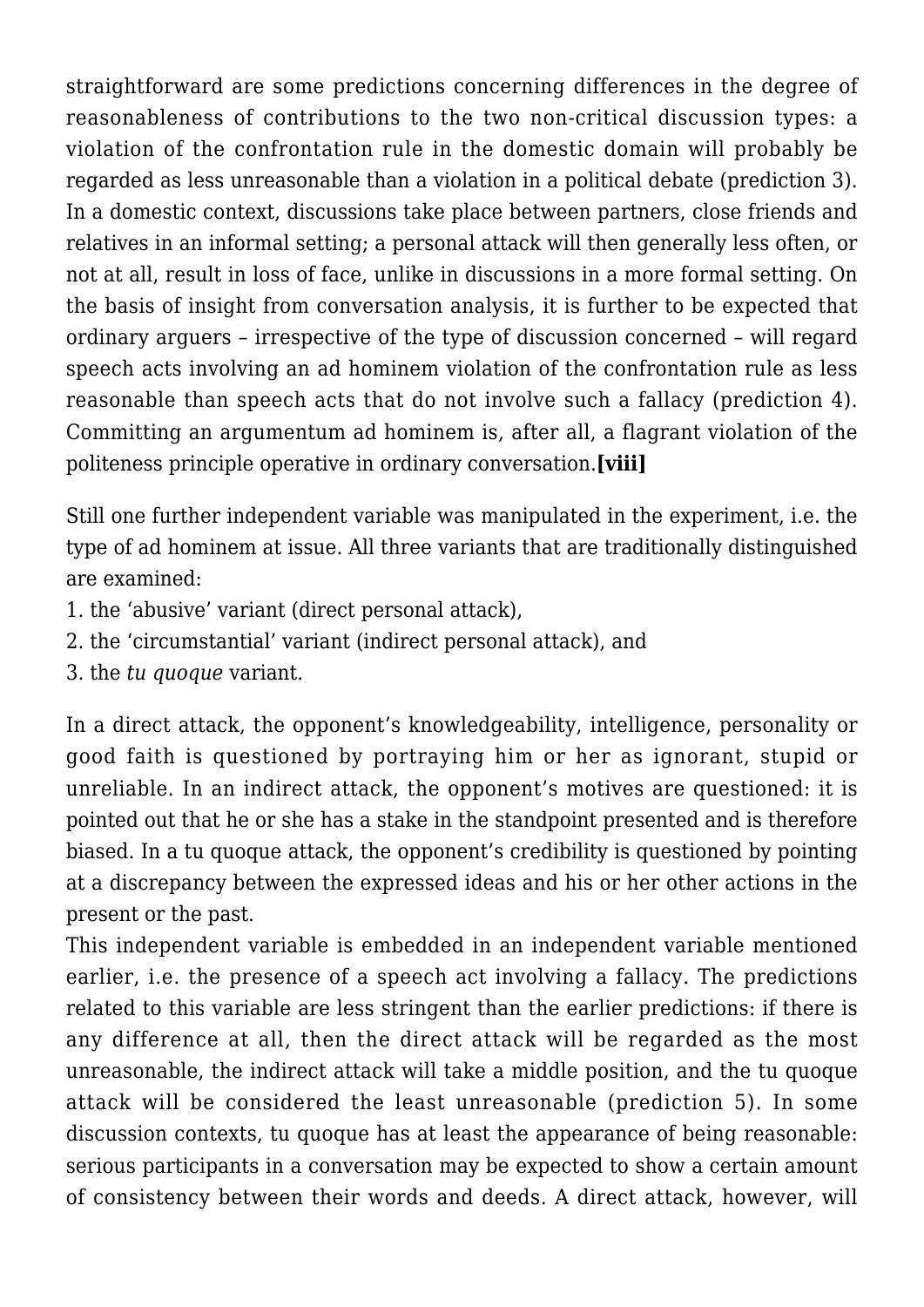generally be regarded as a grave insult, because in most cases it challenges the prevailing decency values, and leads to loss of face of the addressee.

Ordinary arguers' judgements of the (un)reasonableness of discussion moves will in practice not only depend on the presence or absence of a speech act violating the confrontation rule, or the type of discussion or the type of ad hominem involved, but also on other, partly socio-psychological, variables, such as the nature of the standpoint at issue ('neutral' vs 'loaded'), the verbal presentation (open and direct vs implicit and indirect), and the personality of the judging subject (young vs old, high vs low education). Examining all these variables in one single study is clearly unfeasible. In addition to the three independent variables mentioned above, one further independent variable was manipulated in the experiment: the order in which the discussion types were presented to the subjects. In constructing an instrument for measuring the (un)reasonableness of discussion contributions, all other potentially relevant variables were, as far as possible, kept constant.

#### *5. Design*

Each of the three categories of the independent variable 'discussion type' was combined with each of the three categories of the independent variable 'type of argumentum ad hominem'. This resulted in a fully crossed facet design with a total of nine possible combinations (see Table 1).

A total of 92 pupils (50 from HAVO-4, i.e. pupils with four years of higher secondary education, most of them 16 years old; 42 from VWO-5, i.e. pupils with 5 years of pre-university education, most of them 17 years old) took part in a penciland-paper test consisting of 48 short dialogues. The subjects' task was to indicate for each dialogue how reasonable they regarded the reaction of the antagonist; they were to express their judgements on a seven-point scale  $(1 = \text{very}$ unreasonable;  $7 = \text{very reasonable}$ ). 36 of the 48 dialogues contained an ad hominem fallacy; in the remaining 12 dialogues there were no fallacies. One third of the dialogues occurred in a discussion which was explicitly announced as domestic to the subjects, one third in a political discussion, and one third in a scientific discussion. In order to make an estimate of the consistency of the subjects' judgements, each variant of ad hominem was represented in each type of discussion by four short dialogues.

For methodological reasons, the 48 discussion fragments were constructed in accordance with a fixed pattern. Each fragment consisted of two turns, one by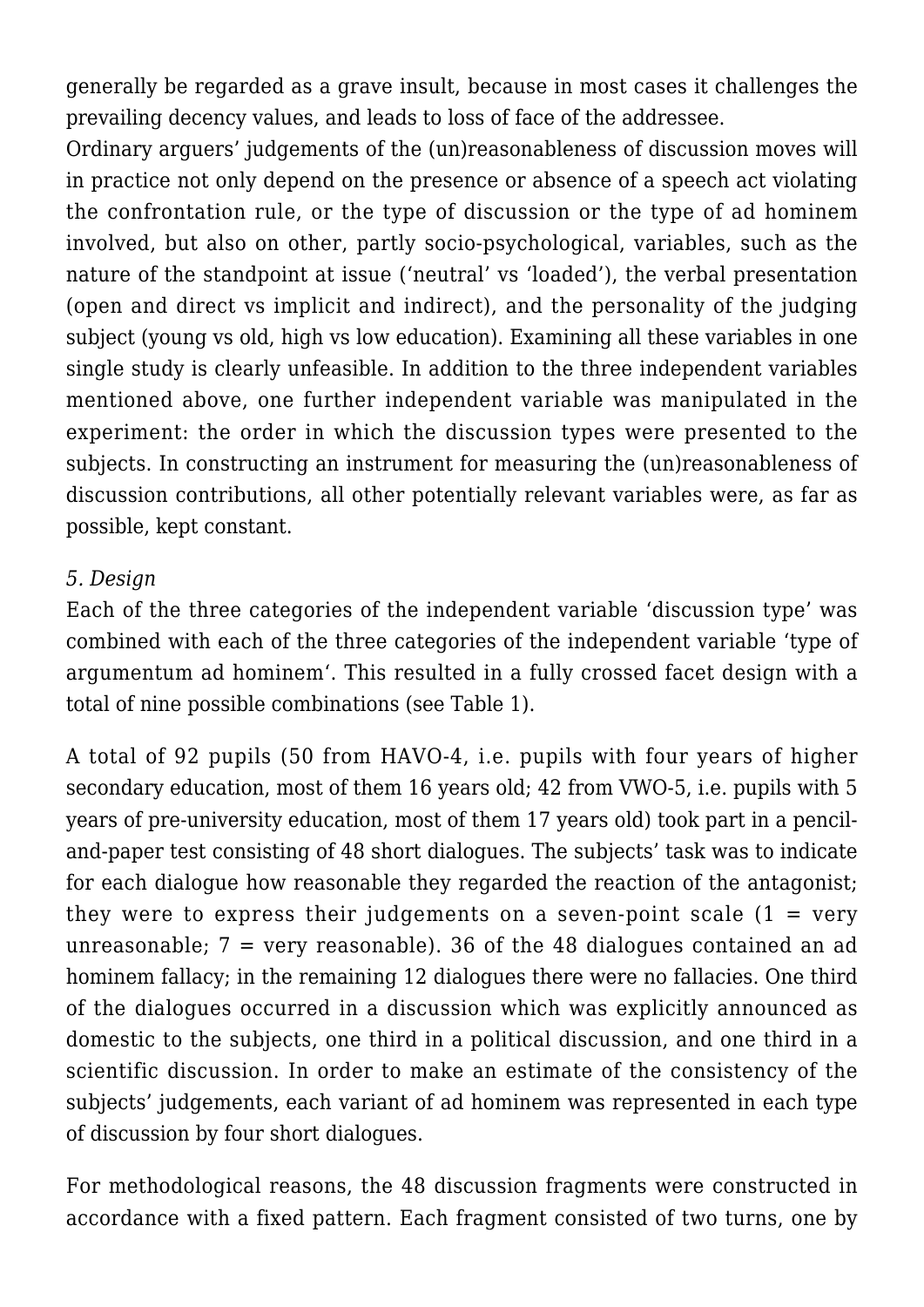speaker A and one by speaker B. In order to avoid any influence of the source on the judgements, the identity of both A and B was not specified. In each case, speaker A presented a standpoint followed by an argument in support of that standpoint. In order to control interfering variables, the standpoint was in all cases marked by a standpoint indicator ('I think', 'In my opinion', etc.). The argumentation was always presented in the same order: first the standpoint, then the argument.

Speaker B reacted to A's standpoint, either by means of one of the three types of ad hominem fallacies or by using sound argumentation. In fallacious reactions to A's standpoint, B's response was in each case marked by ad hominem indicators such as 'are you out of your mind?', 'the real reason you're saying this is …', and 'you don't act as you preach'. Every fragment the subjects was accompanied by the question: "How reasonable do you consider B's reaction?"

Here are some examples of dialogues from the domestic domain:

Combination (1)

A: I think a Ford simply drives better; it shoots across the road.

B: How would you know; you don't know the first thing about cars.

Combination (2)

A: Mum, I really think you should buy a new camera; the one you have is worthless.

B: Wouldn't you like that! I bet you have set your eye on my camera.

Combination (3)

A: I think you'd better not eat so much chocolate, dear; it's affects your weight.

B: Look who's talking! Your own tummy is getting bigger and bigger.

Here are some examples of dialogues from the political domain:

Combination (4)

A: In my opinion, banning Sunday rest could have some annoying consequences for the employees' social life; in that way they'll never get any rest.

B: But you belong to a religious party; how could you ever assess the pros and cons of such a decision objectively?

Combination (5)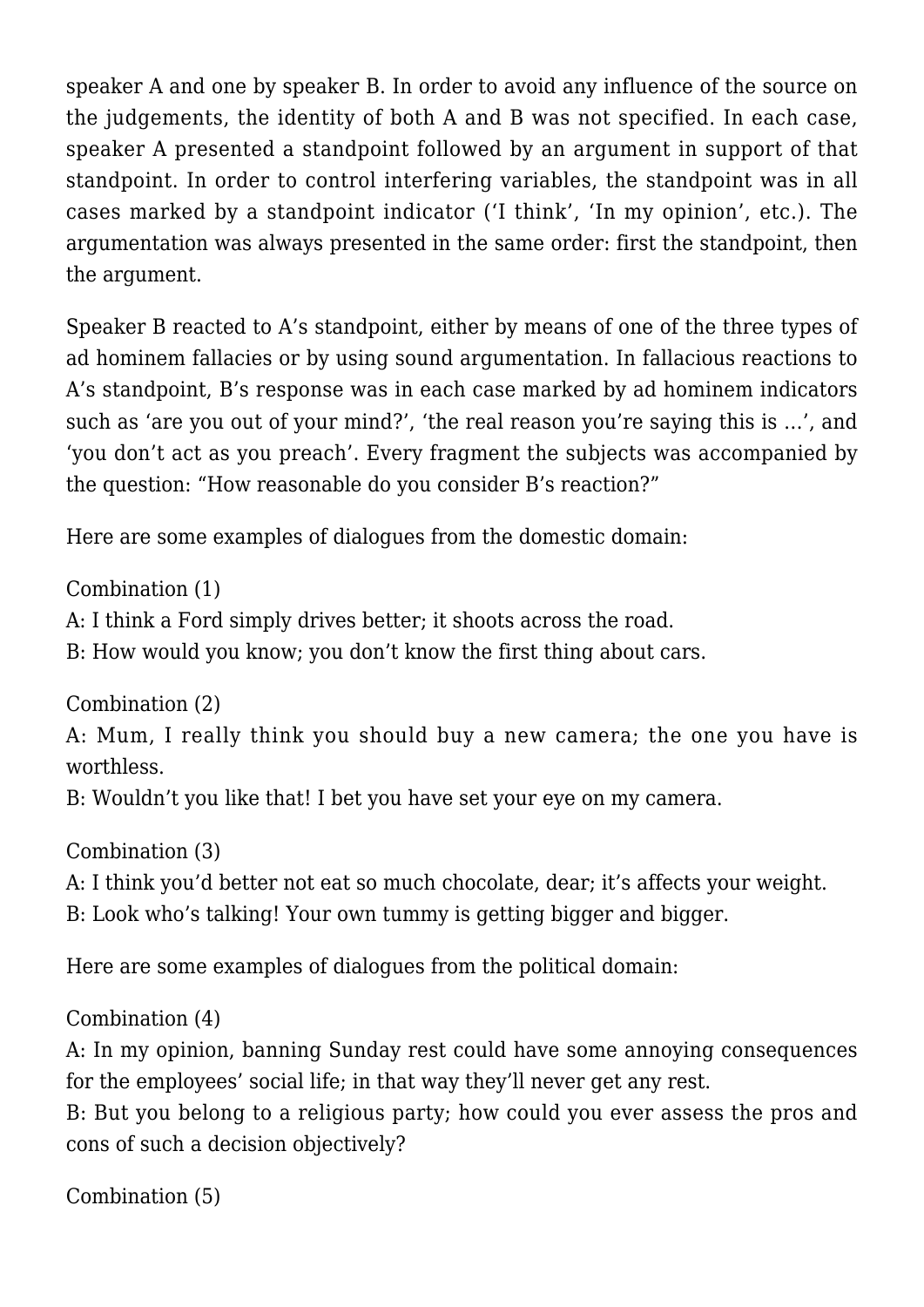A: In my view, the best company for improving the dykes is Stelcom B.V.; they are the only contractor in the Netherlands that can handle such an enormous job. B: Do you really think that we shall believe you? Surely, it is no coincidence that you recommend this company: it is owned by your father-in-law.

# Combination (6)

A: I believe that a Minister should not withhold any information from Parliament; this would mean the end of democracy.

B: Of all people it is you who are saying this, who once had for months been trying to keep secret a case of subsidy fraud.

Here are some examples of dialogues from the scientific domain:

# Combination (7)

A: In my opinion you have been acting unethically; you have failed to inform your patients of what they would be exposed to.

B: What do you know about medical ethics? You are not a medical scientist yourself.

Combination (8)

A: In my view, it is highly questionable whether smoking really causes cancer; there are studies which deny it.

B: Do you want me to accept that opinion from you? Everyone knows your research is sponsored by the tobacco industry.

Combination (9)

A: I believe the way in which you processed your data statistically is not entirely correct; you should have expressed the figures in percentages.

B: You're not being serious! Your own statistics are not up to scratch either.

Finally, here are three examples of sound argumentation in each of the three discussion types:

A: I think you can safely trust me with that car; my driving is fine.

B: I don't believe a word you're saying; you've borrowed my car twice and each time you've damaged it.

A: In my view, we have never used empty election slogans; we have always kept our promises.

B: No-one will believe you; although you promised to lower taxes in the last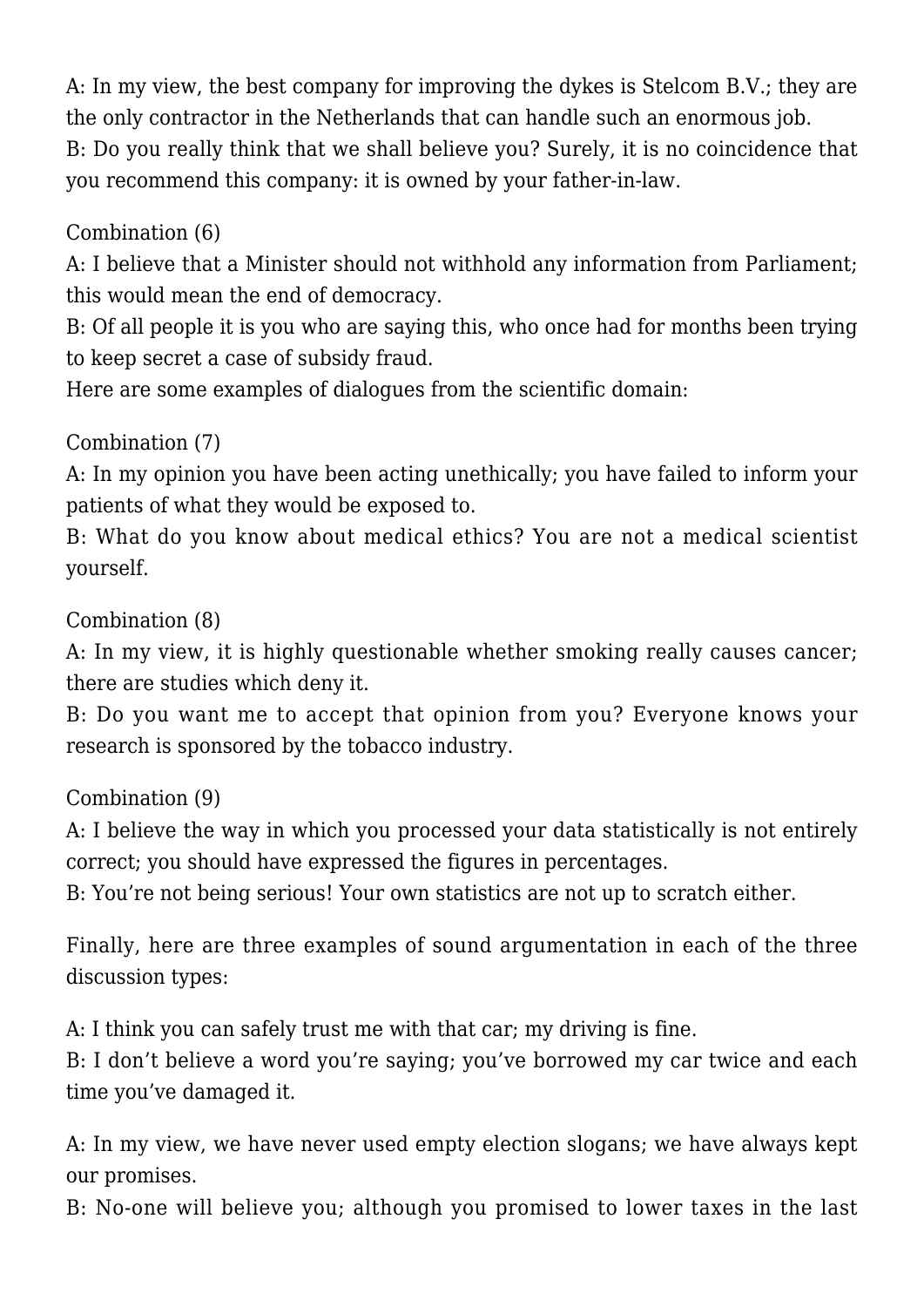election campaign, people have to pay considerably more taxes since you have come to power.

A: I believe my scientific integrity to be impeccable; my research has always been honest and sound.

B: Do you really want us to believe you? You have already been caught twice tampering with your research results.

TABLE 1 – Fully crossed facet design with 'discussion type' and 'type of ad hominem' as independent variable

The written instruction given to the subjects stated that people can have various opinions on the question what is or what is not allowed or reasonable in a discussion; the notion of 'reasonableness' was not specified any further. It was mentioned explicitly that the dialogues that the subjects had to evaluate came from three different discussion domains. The example given of a domestic setting was that of conversation at breakfast, which was in the instruction characterized as an 'informal situation'. The political debate was characterized as a more formal situation in which the participants attempt to persuade others. In the description of the scientific discussion it was emphasized that persuading others is not the main point, but resolving a difference of opinion and coming closer to the truth.

A definition of the notion 'critical discussion' could not be provided to the subjects. The test is, after all, not designed to prove that the subjects were able to learn something from the instruction and could apply this newly-acquired knowledge in practice. In order to avoid answers that are only socially preferred, the instruction emphasized that there were no right or wrong answers: the subject's opinion was all that counted. To ensure that all subjects would as much as possible react to the fragments in the same way, the instruction emphasized that in their judgements of the (un)reasonableness of B's reaction, they were to assume that A and B were both speaking the truth.**[ix]** To ensure that the subjects would place the 16 discussion fragments in the right domain, the fragments belonging to one particular discussion type were presented together; with each fragment the type of discussion situation was explicitly mentioned, for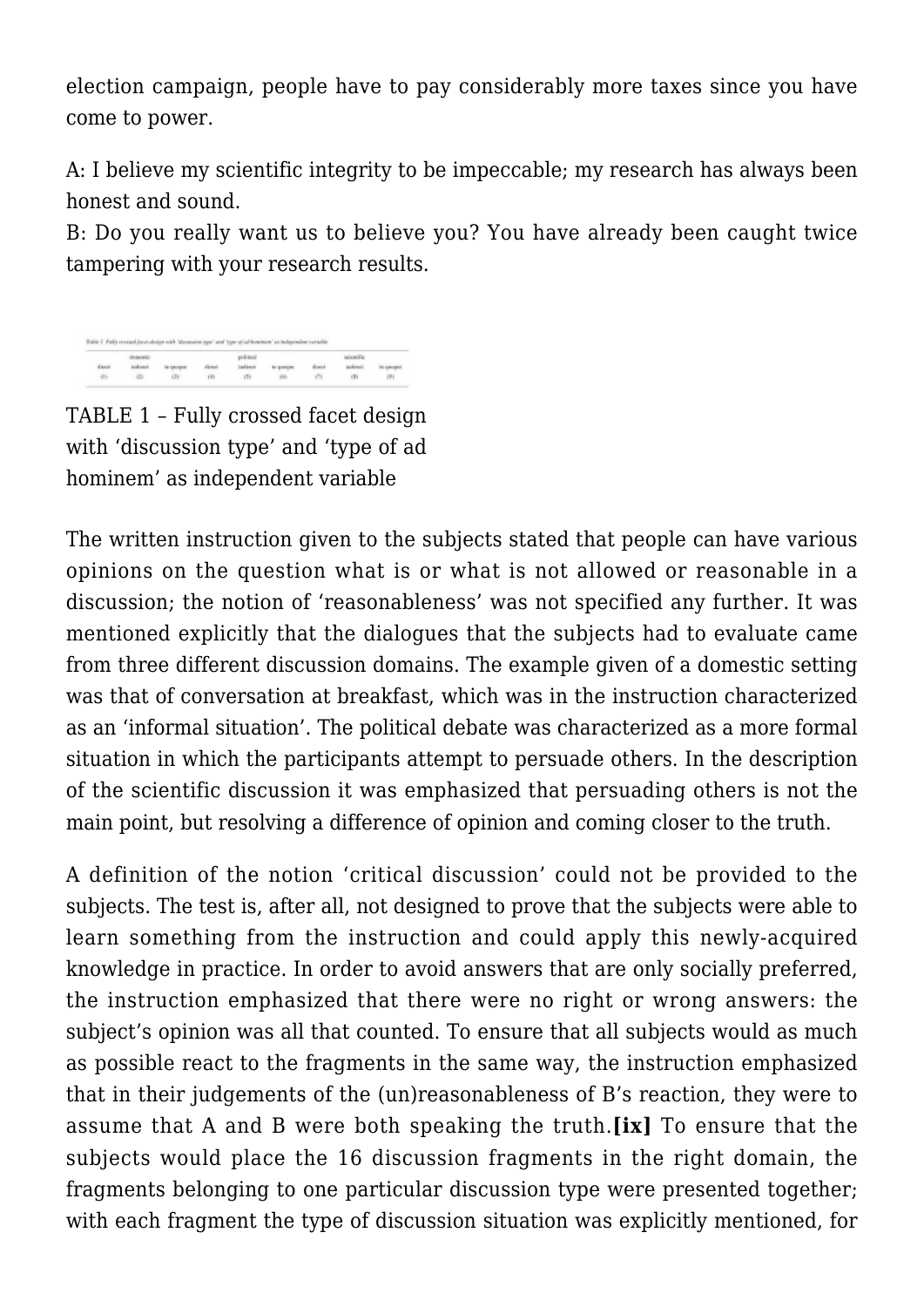example: Domestic situation 1, Domestic situation 2, etc.

The test was offered in all six possible orders. In order to avoid class effects, one of the six orders was presented at random to each pupil of the four classes of pupils who participated in the experiment. In order to find out whether the independent (control) variable consisting of the order in which the fragments were presented can be of influence, a check was conducted afterwards. It is important to mention that the 92 pupils had not received any specific schooling in argumentation; a check afterwards made clear that they had never before heard of an argumentum ad hominem.

Assuming that differences in reasonableness judgements will occur between pupils from HAVO-4 groups and VWO-5 groups; the elder pupils with a higher level of education, the VWO pupils, were expected to react more critically, i.e. to judge the fallacious dialogues more severely than the HAVO-4 pupils, irrespective of the discussion type (prediction 6).**[x]**

#### *6. Results*

The reliability of the test as a whole (i.e. the internal consistency alpha) amounts to .75; the reliability of the tests concerning the three ad hominem variants fluctuated between .51 and .69 (due to the smaller number of items, these values are, of course, lower than those for the test as a whole). These reliability measures are fully acceptable; they show that the subjects, even though they did not know the term 'fallacy', reacted consistently in their judgements concerning the (un)reasonableness of fallacies. To some extent, their reasonableness judgements appear to be systematic and well-structured: for example, if the subjects judge a *tu quoque* contribution to be unreasonable, they judge similar text fragments involving the same type of fallacy equally unreasonable. Likewise, if they judge a contribution as reasonable, they judge similar contributions reasonable too.

Table 2 Reasonableness scores for discussion moves involving or not involving a violation of the confrontation rule, for each of the three discussion types

|            | violation of the<br>confrontation rule | no violation of the<br>confrontation rule |
|------------|----------------------------------------|-------------------------------------------|
| domestic   | 4.10                                   | 5.07                                      |
| political  | 3.94                                   | 5.41                                      |
| scientific | 3.22                                   | 5.39                                      |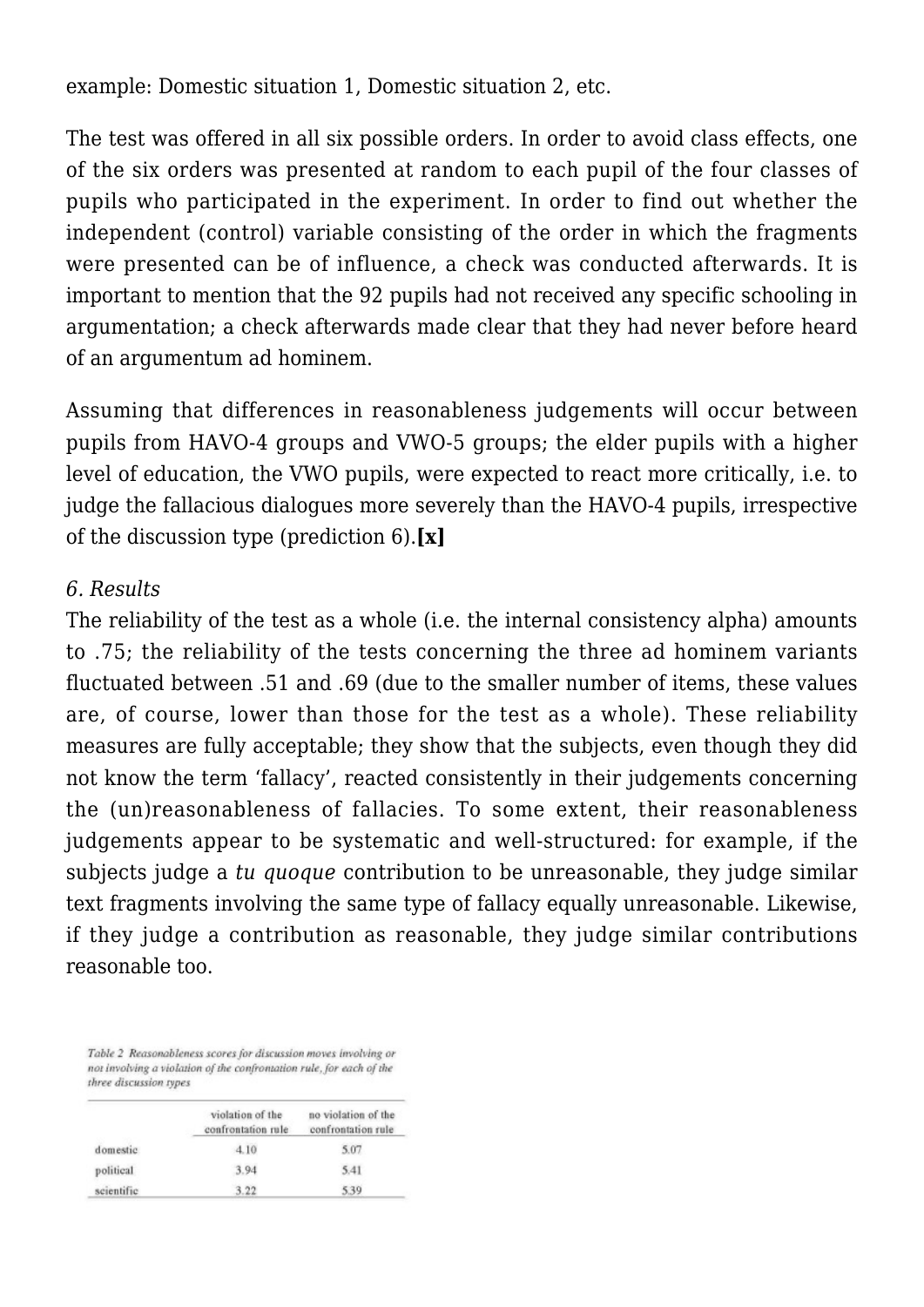TABLE 2 – Reasonableness scores for discussion moves involving or not involving a violation of the confrontation rule, for each of the three discussion types

The main question is now whether the pupils – as expected in prediction 1– make a distinction between discusion moves involving a fallacy and moves not involving a fallacy, and whether the pupils – as expected in prediction 2 – are consistent in their judgements of the reasonableness of discussion moves in which no rule is violated. The empirical data were analyzed by means of a multivariate analysis of variance (mixed model approach for repeated measurements, with subjects as a random factor and the other variables as fixed).

As was expected in prediction 2, there are no clear differences in the scores of the degree of reasonableness of contributions to each of the three discussion types in cases where no rule violation is committed  $(F=2.07; df1=2$  and  $df2=182; n.s.; the$ disordinal interaction between the two independent variables proves to be significant (F=94.95; df1=2 and df2=182;  $p<0$ ); consequently, the attention was focused on statistical tests of the simple main effects). Speech acts involving a violation of the confrontation rule are not only considered less reasonable in a relative sense, but even in the absolute sense: on average, the subjects judged such speech acts as 'fairly unreasonable' and speech acts involving no violation as 'fairly reasonable'.

In accordance with prediction 1, the fallacies were judged most strictly in a scientific discussion (test of simple main effect for the domestic domain: F=72.03; df1=1 and df2=91;  $p$ <.00; for the political domain: F=165.21; df1=1 and df2=91; p<.00; for the scientific domain:  $F=357.51$ ;  $df1=1$  and  $df2=91$ ; p<.00). In a scientific discussion, which is closest to the ideal of a critical discussion, the difference in reasonableness scores concerning fallacious and non-fallacious moves proved to be much bigger than the corresponding (mean) differences in the other two discussion types  $(F=172.61; df=1$  and  $df2=91; p<.00$ ).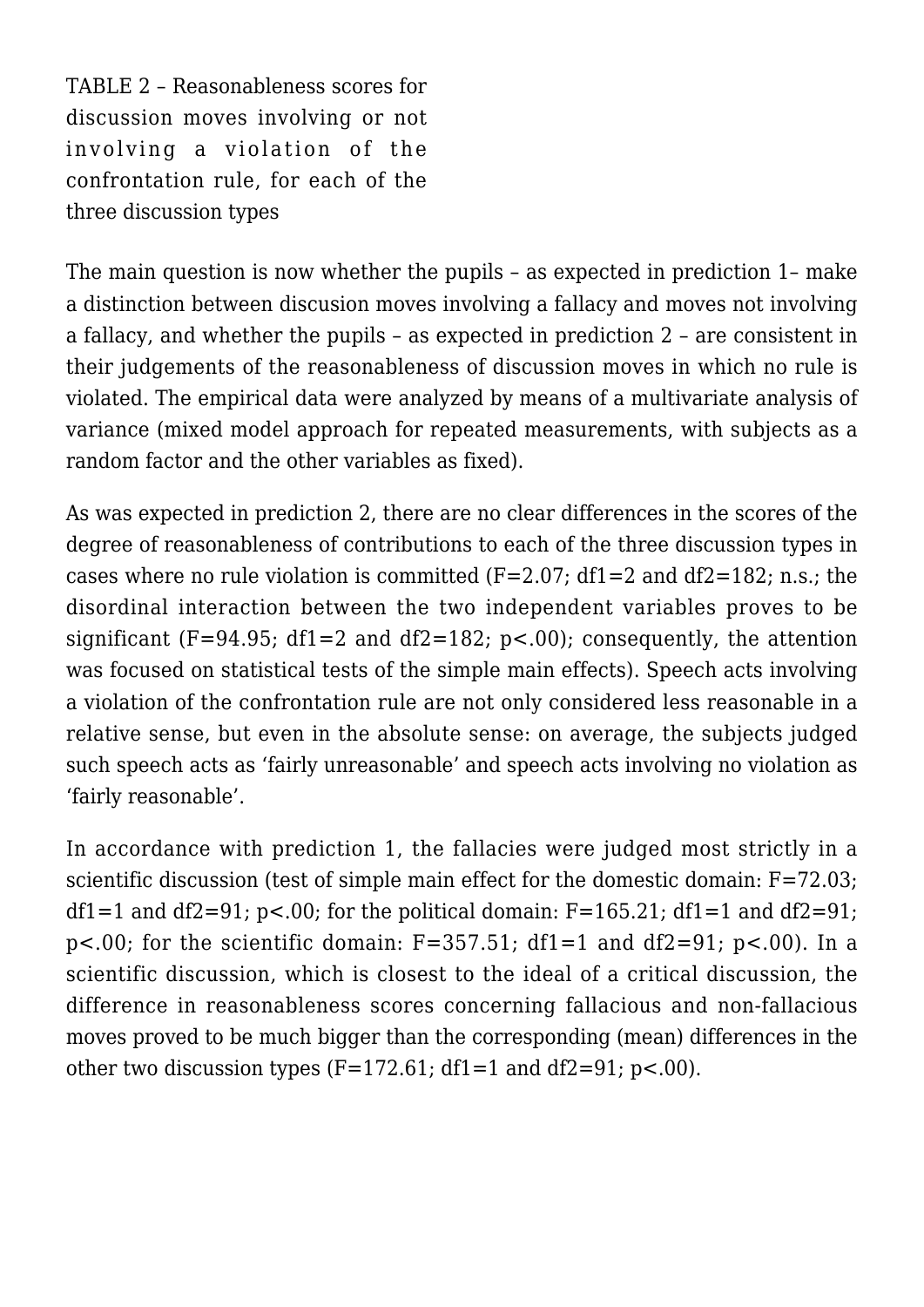Table 3 Reasonableness scores for discussion moves involving the three types of ad hominem for the three discussion types

|            | direct | indirect | tu quoque |
|------------|--------|----------|-----------|
| domestic   | 3.29   | 4.08     | 4.92      |
| political  | 2.89   | 4.19     | 4.77      |
| scientific | 2.57   | 3.43     | 3.66      |

TABLE 3 – Reasonableness scores for discussion moves involving the three types of ad hominem for the three discussion types

In accordance with prediction 3, the same kind of difference (between judgements concerning moves involving a rule violation or not involving such a violation) was bigger for the political domain than for the domestic domain  $(F=30.28; df=1$  and  $df2=91$ ; p<.00). Combined with the empirical findings of prediction 2, these results provide strong support for the conventional validity of the pragmadialectical confrontation rule.

In accordance with prediction 4, ordinary arguers consider discussion moves involving an ad hominem fallacy as less reasonable than discussion moves that do not involve such a fallacy, irrespective of the discussion type and the type of ad hominem concerned  $(F=539.31; df=1$  and  $df2=91; p<.00$ ). The average reasonableness score of the discussion moves involving such a violation of the confrontation rule across the three discussion types is 3.75; the average reasonableness score of the moves not involving such a violation is 5.29 – an enormous difference, considering the range of a 7-point scale.

Do the subjects – as expected in prediction 5 – distinguish between the three types of argumentum ad hominem? Table 3 shows the statistics.

As predicted, the tu quoque variant is regarded as the most reasonable (mean reasonableness score: 4.45), followed by the indirect attack (3.9) and the direct attack (2.91). This pattern can, as a matter of fact, be discerned within each of the individual discussion types; without exception, the difference between the direct attack and the indirect attack or tu quoque is considerably bigger (F=352.75; df1=1 and df2=91; p<0.00) than the difference between tu quoque and the indirect attack (F=77.82; df1=1 and df2=91;  $p<0.00$ ). It is striking that a direct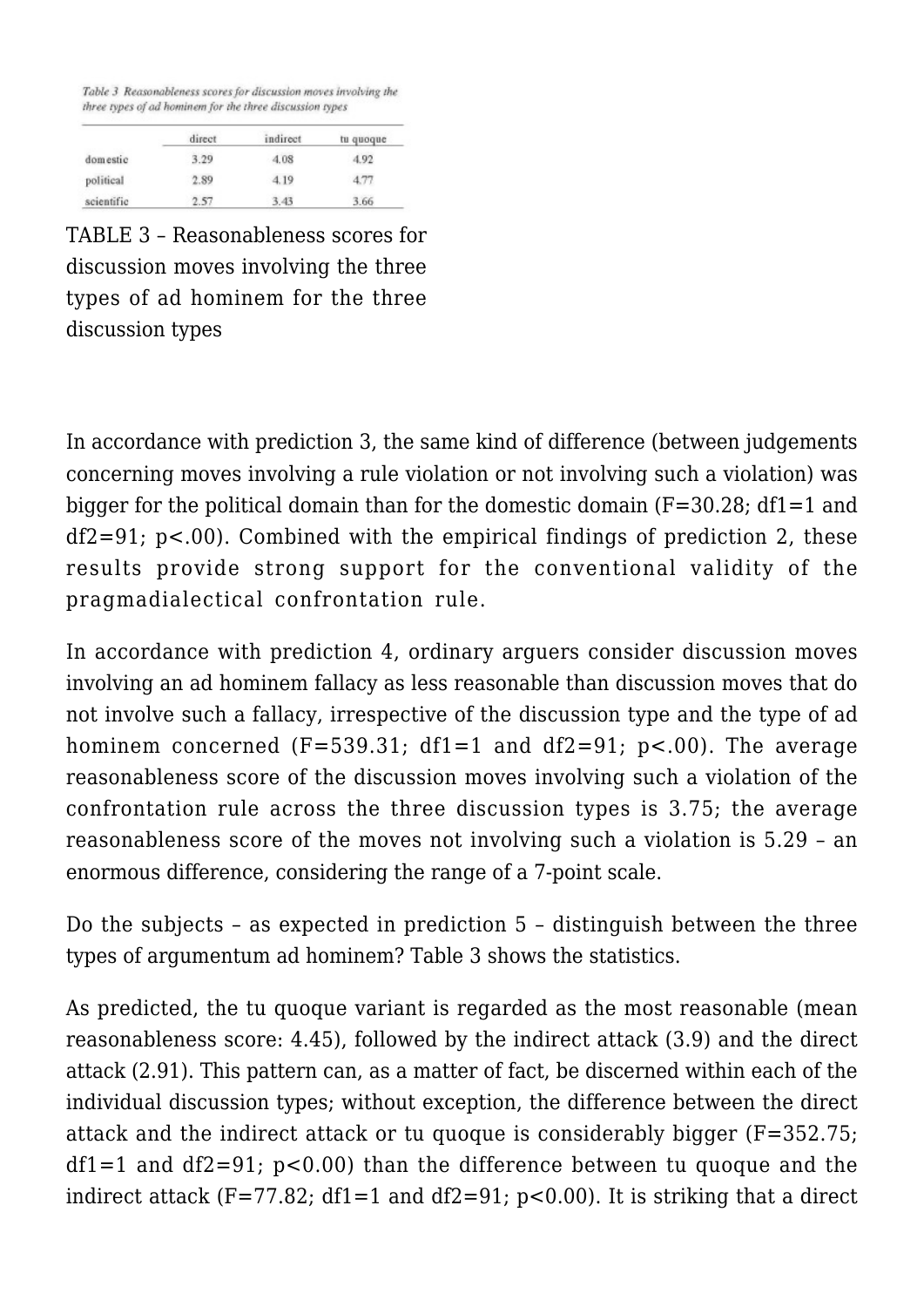attack is never accepted as a reasonable move. The indirect attack and tu quoque are judged as unreasonable only in a scientific (critical) discussion.

Table 4 shows, as expected in prediction 6, that the elder, better educated VWO-5 pupils are slightly more critical in their judgements of fallacies than HAVO-4 pupils (t=2.4; df=90; p<.02).

With regard to the non-fallacious moves, no differences in judgement occur. This leads to the conclusion that the differences in judgement cannot be ascribed to answering tendencies. It is, for example, not the case that VWO-5 pupils are always stricter in their answers, irrespective of the discussion move that is judged. In other words, the difference found is clearly related to the presence of a fallacy.**[xi]**

|        | fallacy | non-fallacy |
|--------|---------|-------------|
| HAVO-4 | 3.9     | 53          |

TABLE 4 – Reasonableness scores according to school type for discussion moves involving or not involving a fallacy

## *7. Conclusion*

Taking into account the restrictions of the experimental set-up, our findings confirm the hypothesis that the pragma-dialectical discussion rule for the confrontation stage is largely in agreement with the standards ordinary arguers use or claim to use when judging the reasonableness of discussion moves.**[xii]** This result provides positive evidence for the conventional validity of the confrontation rule.**[xiii]**

The experiment that we have carried out indicates that ordinary arguers' judgements concerning the reasonableness of discussion moves are by no means chaotic or whimsical. On the contrary, their judgements appear to be wellstructured and systematic in a way that is – to a certain extent -predictable. Of course, the research reported here does not answer questions concerning the conventional validity of the remaining nine discussion rules and ordinary arguers'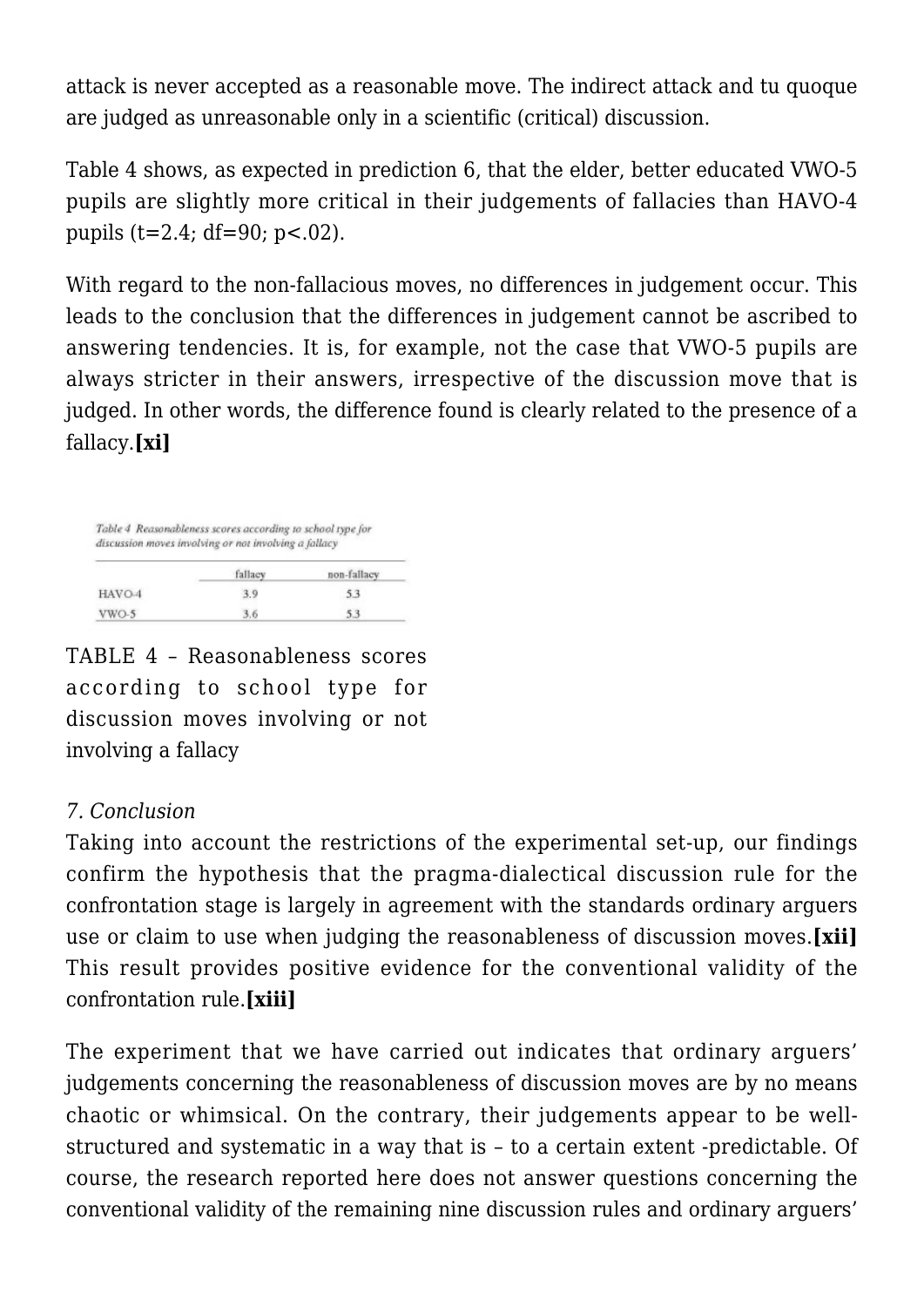judgements concerning violations of these rules. Nevertheless, on the basis of the results gained from our experiment, we venture to recommend the following general hypotheses as a starting point for further empirical research:

1. In their judgements concerning the reasonableness of discussion moves, ordinary arguers distinguish between moves involving a fallacy and moves not involving a fallacy, and they do so consistently. *Ceteris paribus*, discussion moves involving a fallacy are judged less reasonable than moves not involving a fallacy.

2. Ordinary arguers consider as more unreasonable violations of discussion rules occurring in an exchange of opinions which – in our terms – closely approaches the ideal of critical discussion than similar violations occurring in types of exchanges that are further removed from the critical ideal.

# NOTES

**i.** Bowker and Trapp's empirical research is not based on a theoretical notion of reasonableness. They eventually arrive at an empirical concept of validity which is generated by observing a more or less coincidental collection of subjects. In fact, the precise content of their validity concept remains to a large extent unclear. Therefore, it cannot be the basis for making any concrete predictions as to how the validity of specific argumentative moves in actual situations will be judged. Bowker and Trapp's approach can, at best, be characterized as 'exploratory'.

**ii.** This project is part of the research programme for argumentation theory and discourse analysis of the Institute for Functional Research of Language and Language Use (IFOTT). The main participants are F.H. van Eemeren, R. Grootendorst and B. Meuffels.

**iii.** See van Eemeren & Grootendorst (1994).

**iv.** See, for example, van Eemeren & Grootendorst (1992).

**v.** A personal attack can, of course, also occur in the argumentation stage; then, another type of rule has been violated, and the consequences for the course of the discussion are different.

**vi.** The term reasonableness is here used in its ordinary everyday meaning.

**vii.** See de Groot (1984).

**viii.** See van Rees (1992).

**ix.** This was explicitly added to the instruction after it transpired in a pre-test that it was confusing to the subjects that they did not know whether the discussion partners were speaking the truth.

**x.** Bowker & Trapp (1992) identified differences in the reasonableness